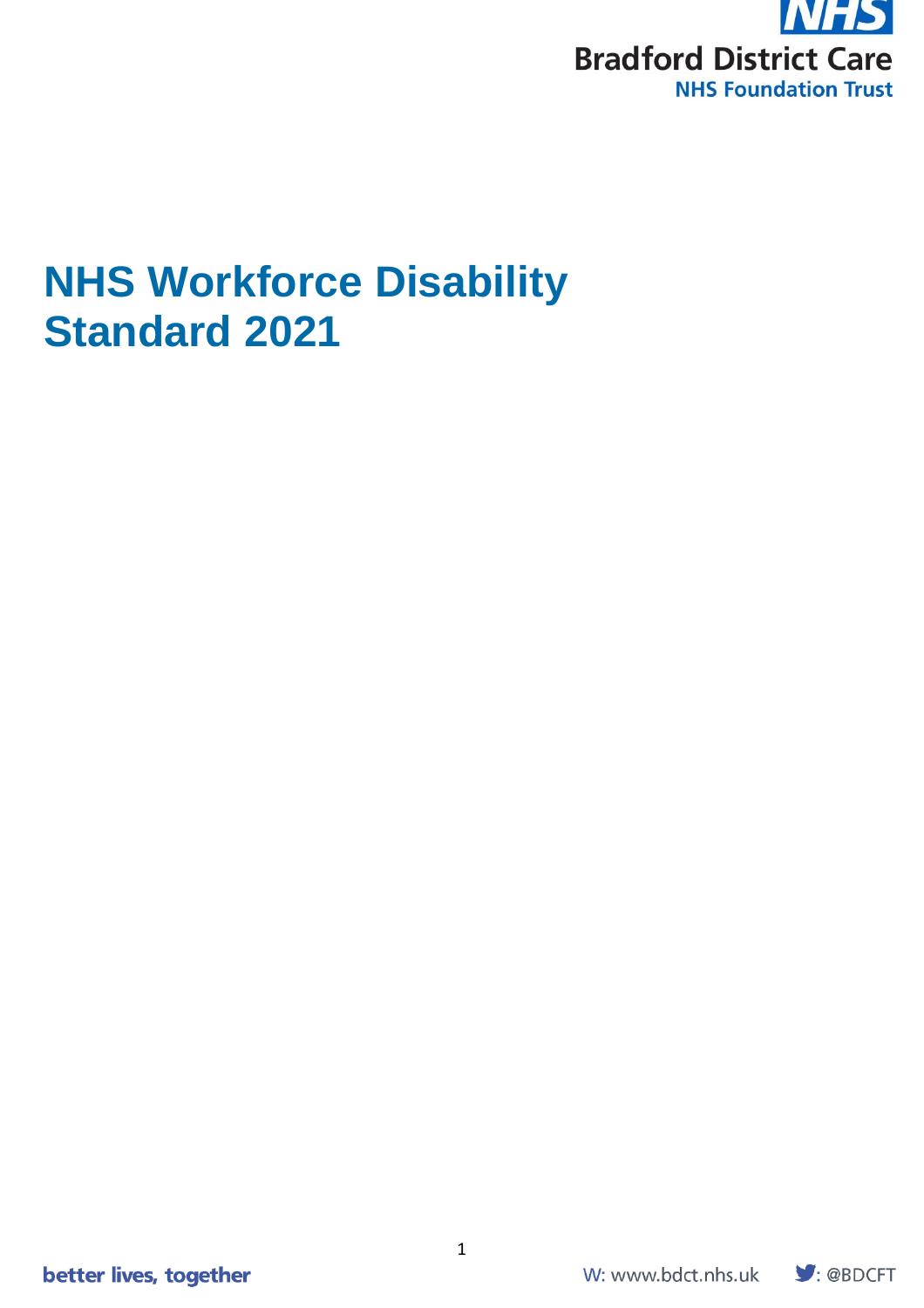

# **Trust Wide Results**

## *1.0 NHS Workforce Disability Equality Standard (WDES)*

## **1.1 What do we mean by disability?**

Disability is defined under the Equality Act 2010 as having a physical or mental impairment that has a 'substantial' and 'long-term' negative effect on your ability to do normal daily activities $^{\rm 1}.$ 

- 'substantial' is more than minor or trivial, eg it takes much longer than it usually would to complete a daily task like getting dressed
- 'long-term' means 12 months or more, for a breathing condition that develops as a result of a lung infection
- This excellent short film provides an understanding of disability equality <https://www.youtube.com/watch?v=0e24rfTZ2CQ>

This report provides the BDCFT results of the WDES reporting for 2021.

## **2.0 Metric Data**

#### **2.1 Metric 1: Percentage of Staff in AfC Paybands, Medical or Dental Subgroups or Very Senior Management (including Executive Board Members) compared with the percentage of staff in the overall workforce – snapshot 31st March 2021**

The ESR data for the same reporting period as the WDES shows that 6% of staff have shared that they consider themselves to be Disabled within their self-service staff record this is a 1% increase from the previous year's report.

In the staff survey the questions were answered by 284 disabled staff. It would be expected that around 16% of the working age population has a disability or long-term health condition. It is still a priority for the Trust to increase staff confidence in sharing information about Disabilities and long-term conditions so that their needs can be supported and met. Work can then be undertaken to ensure Disabled staff are represented proportionately across the Trust.

In previous years staff focus groups disabled staff have spoken about the concern they have about sharing their disability publicly due to fear of being treated differently, inviting further scrutiny on their capability and performance and attendance record. Some staff have had experience of a disclosure leading to these kinds of impacts within this Trust and in other previous employments. Covid-19 has encouraged further understanding of these issues and increased the rate of information sharing due to necessity and the ongoing dialogue about health and wellbeing within the NHS and the Trust.



<sup>1</sup> https://www.gov.uk/definition-of-disability-under-equality-act-2010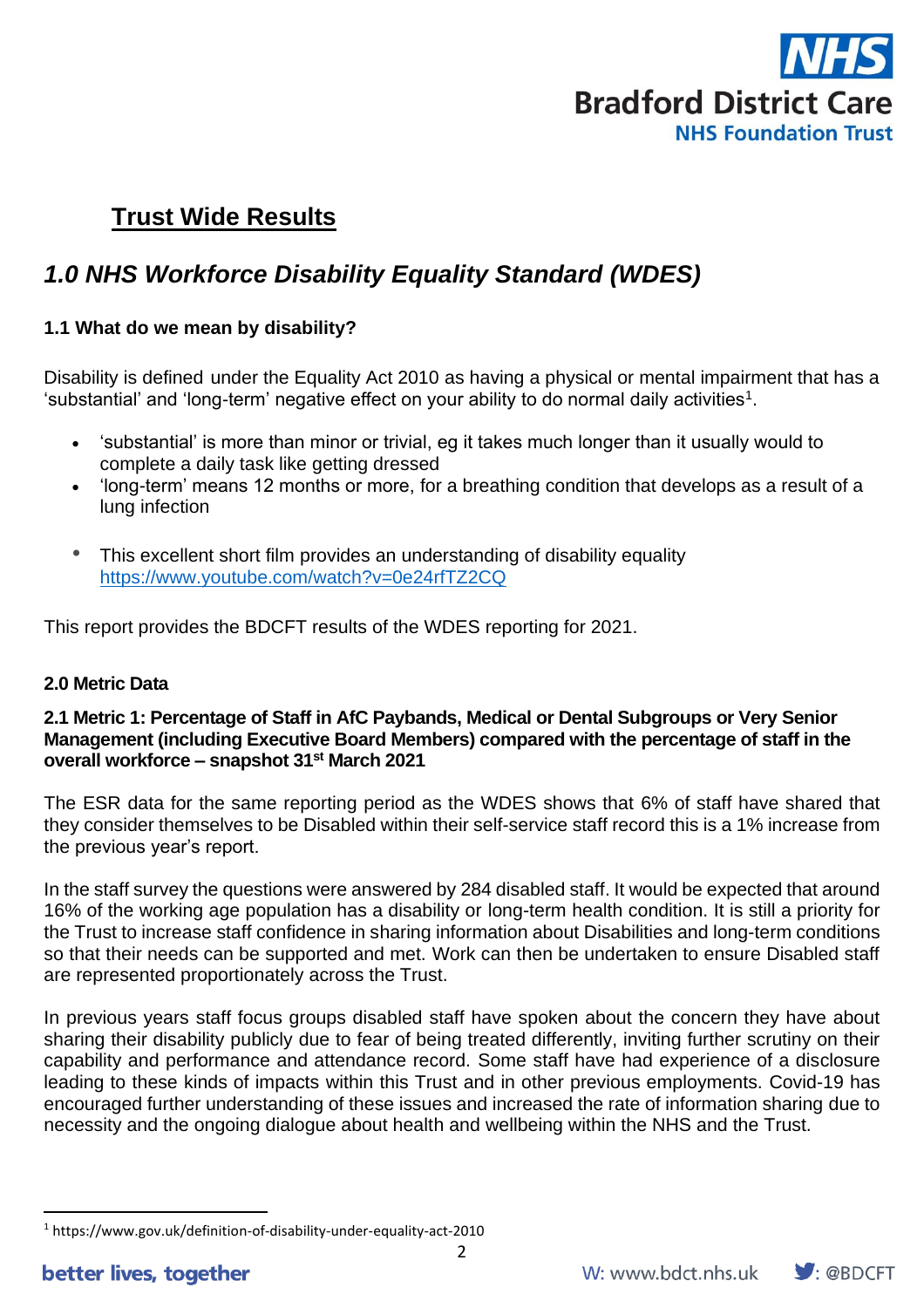

| <b>Band</b>                            | % of Disabled Staff | % within the workforce |
|----------------------------------------|---------------------|------------------------|
| $1 - 4$                                | 3.8%                |                        |
| $5 - 7$                                | 7.7%                | 5.9%                   |
| $8a - 8b$                              | 5.8%                |                        |
|                                        |                     |                        |
| $8c - VSM$                             | 2.7%                |                        |
| <b>Total Clinical</b>                  | 6.4%                |                        |
| <b>Total Medical and Dental</b>        | 2%                  |                        |
| <b>Total Clinical and Non-Clinical</b> | 5.9%                |                        |
| 3316 staff                             |                     |                        |

## **2.2 Metric 2: Relative Likelihood of non-Disabled staff compared to Disabled staff being appointed from shortlisting across all posts.**

The relative likelihood is 0.92 meaning that Disabled staff are slightly more likely to be appointed following shortlisting.

| <b>Date</b> | 2019 | 2020 | 2021   |
|-------------|------|------|--------|
| <b>Data</b> | .    | 0.93 | ,. J 2 |

## **2.3 Metric 3: Relative likelihood of Disabled staff compared to non-disabled staff entering the formal capability process, as measured by entry into the formal capability procedure**

10 staff entered into formal capability processes in this reporting period and all of those staff were Non-disabled.

| <b>Date</b> | 2019                             | 2020 | 2021 |
|-------------|----------------------------------|------|------|
| <b>Data</b> | $\overline{\phantom{0}}$<br>1.54 | 0.00 |      |

#### **2.4 Metric 4a % of staff who experienced at least one incident of bullying., harassment or abuse from managers, other colleagues and patients/service users, their relatives or other members of the public**

This mestric is taken from the 2020 NHS Staff Survey. The tables below provide the trust wide results of the Staff Survey. The responses given by Disabled staff and Non-Disabled staff are compared to show the different experiences and inequalities that exist within the workforce.

| <b>Indictor</b>                                                            | $Q13a - c$         | <b>Number</b> | <b>Result</b> | Gap  |
|----------------------------------------------------------------------------|--------------------|---------------|---------------|------|
| Patients / service users their relatives<br>or other members of the public | Non-disabled staff | 910           | 20%           |      |
| Patients / service users their relatives                                   | Disabled staff     | 284           | 29.2%         | 9.2% |
| or other members of the public                                             |                    |               |               |      |
| <b>Managers</b>                                                            | Non-disabled staff | 907           | 7.6%          |      |
|                                                                            |                    |               |               | 6.2% |
| <b>Managers</b>                                                            | Disabled staff     | 282           | 13.8%         |      |

## better lives, together

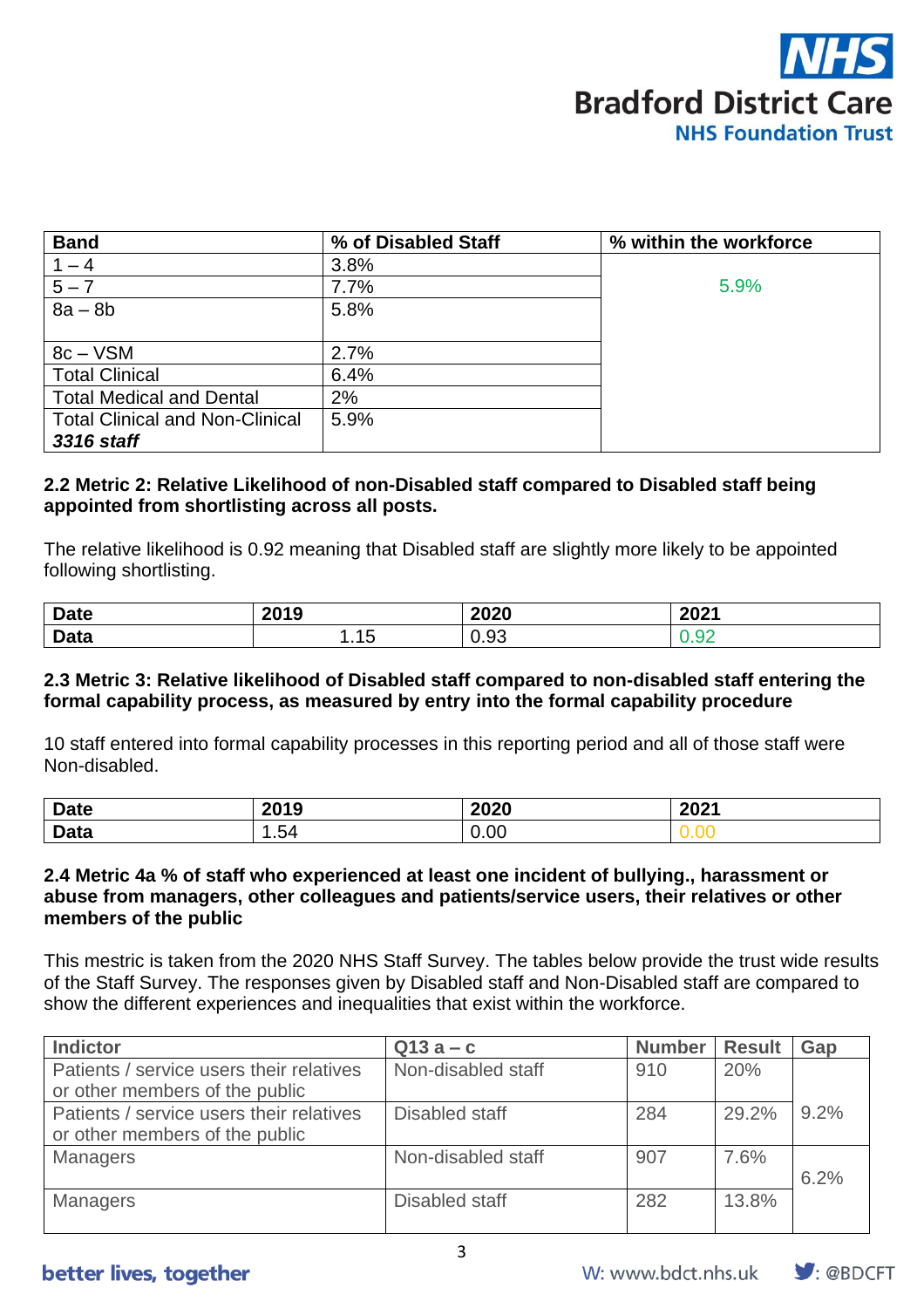

| <b>Other Colleagues</b> | Non-disabled staff | 905 | 14.1% | 7% |
|-------------------------|--------------------|-----|-------|----|
| <b>Other Colleagues</b> | Disabled staff     | 284 | 21.1% |    |

Select an organisation:

Bradford District Care NHS Foundation Trust

Select a WDES indicator to view:

Indicator 4a: Harassment, bullying or abuse (q13a-c)

|                                                               |        |      | Managers |      |      | Other Colleagues |      |      | Patients / service users, their relatives<br>or other members of the public |      |
|---------------------------------------------------------------|--------|------|----------|------|------|------------------|------|------|-----------------------------------------------------------------------------|------|
|                                                               | 100.0% |      |          |      |      |                  |      |      |                                                                             |      |
|                                                               | 90.0%  |      |          |      |      |                  |      |      |                                                                             |      |
|                                                               | 80.0%  |      |          |      |      |                  |      |      |                                                                             |      |
|                                                               | 70.0%  |      |          |      |      |                  |      |      |                                                                             |      |
|                                                               | 60.0%  |      |          |      |      |                  |      |      |                                                                             |      |
| harassment or abuse from.                                     | 50.0%  |      |          |      |      |                  |      |      |                                                                             |      |
|                                                               | 40.0%  |      |          |      |      |                  |      |      |                                                                             |      |
|                                                               | 30.0%  |      |          |      |      |                  |      |      |                                                                             |      |
| % of staff who experienced at least one incident of bullying, | 20.0%  |      |          |      |      |                  |      |      |                                                                             |      |
|                                                               | 10.0%  |      |          |      |      |                  |      |      |                                                                             |      |
|                                                               | 0.0%   |      |          |      |      |                  |      |      |                                                                             |      |
|                                                               |        | 2018 | 2019     | 2020 | 2018 | 2019             | 2020 | 2018 | 2019                                                                        | 2020 |

Staff with a long lasting health condition or illness, Organisation Result

Staff with a long lasting health condition or illness, Median

Staff without a long lasting health condition or illness, Organisation Result

Staff without a long lasting health condition or illness, Median

## **Trend over time**

| <b>Indictor</b>                                                               | $Q13a-c$              | 2019  | 2020  | 2021       | 2020 Benchmarking |      |
|-------------------------------------------------------------------------------|-----------------------|-------|-------|------------|-------------------|------|
|                                                                               |                       |       |       |            | $\frac{0}{0}$     | Gap  |
| Patients / service users their<br>relatives or other members of<br>the public | Non-disabled<br>staff | 24.3% | 23.5% | <b>20%</b> | 24.7%             | 7.1% |
| Patients / service users their<br>relatives or other members of<br>the public | Disabled staff        | 31.3% | 38.1% | 29.2%      | 31.8%             |      |

## better lives, together



*Figure 1.*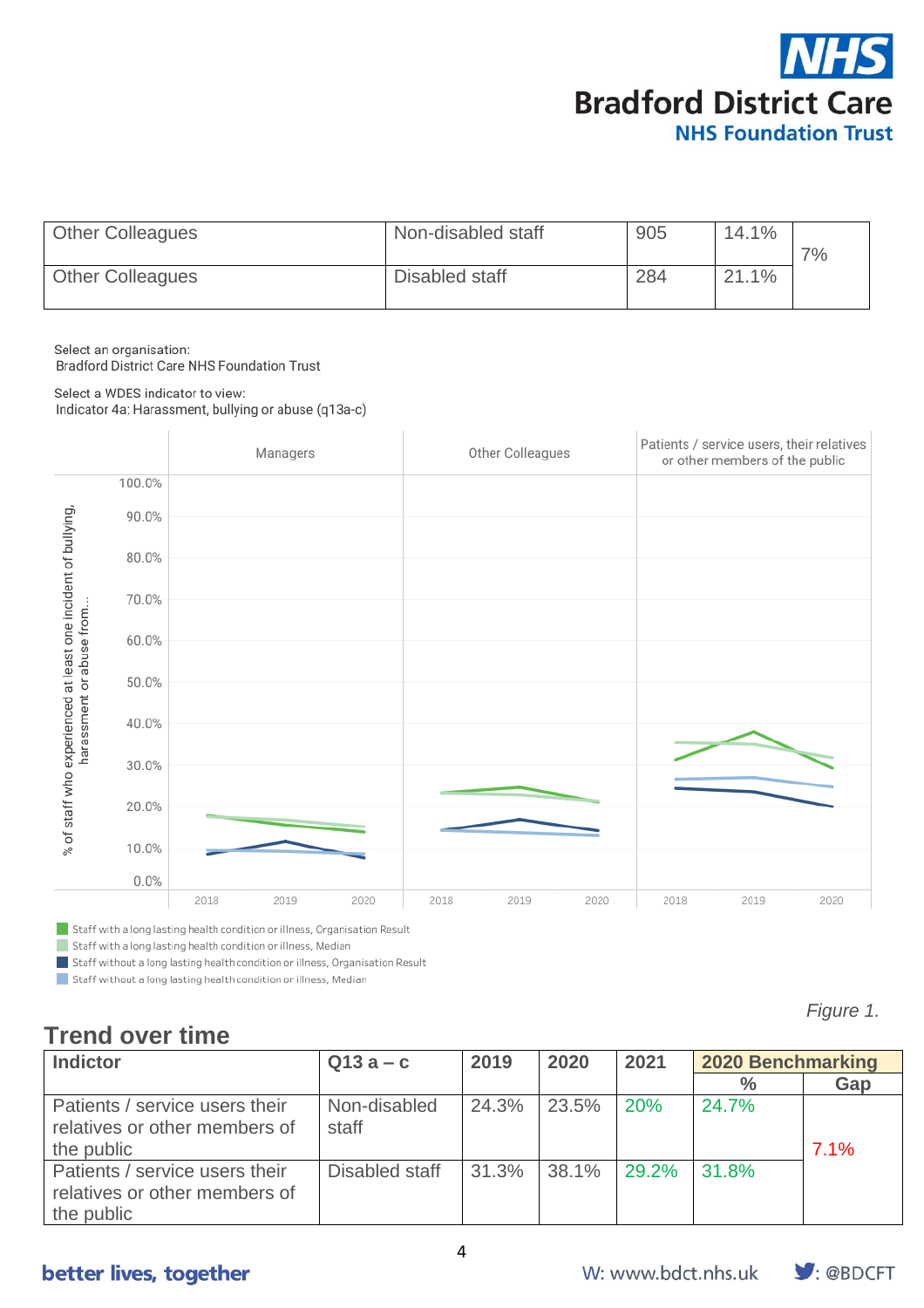

| Managers                | Non-disabled<br>staff | 8.4%  | 11.6% | 7.6%  | 8.5%  | 6.7% |
|-------------------------|-----------------------|-------|-------|-------|-------|------|
| Managers                | Disabled staff        | 17.9% | 15.6% | 13.8% | 15.2% |      |
| <b>Other Colleagues</b> | Non-disabled<br>staff | 14.2% | 16.9% | 14.1% | 13.7% | 7.6% |
| <b>Other Colleagues</b> | Disabled staff        | 23.2% | 24.6% | 21.1% | 21.3% |      |

Where the Trust is performing above the national benchmark average the figure us green in the benchmarking column. *Where the Trust is performing below the figure is red. Where the Trust has seen an improvement from the 2019 data the figure is green.*

- 9.2% more Disabled staff than non-disabled staff experienced bullying, harassment or abuse from patients, service users or other members of the public.
- 6.2% more Disabled staff than non-disabled staff experienced bullying, harassment or abuse from Managers. This is 0.5% decrease in the gap that was reported in the 2017 staff survey data.
- 7% more Disabled staff than non-disabled staff experienced bullying, harassment or abuse from other colleagues.
- **2.5 Metric 4b % of staff saying they or a colleague reported their last incident of bullying, harassment or abuse**



Staff with a long lasting health condition or illness, Median

Staff without a long lasting health condition or illness. Organisation Result Staff without a long lasting health condition or illness, Median

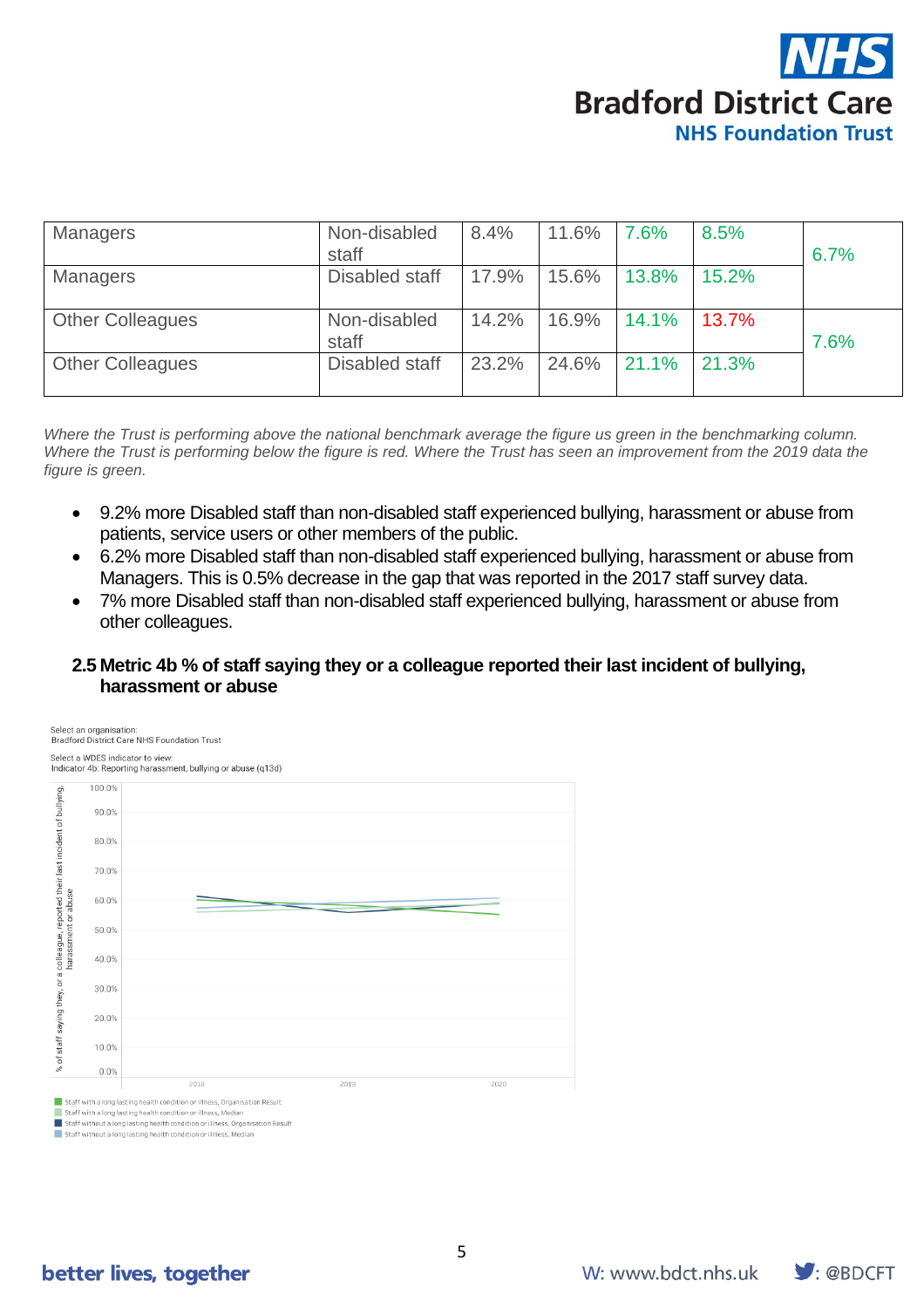

| <b>Indictor</b>                                              | Q13d            | 2019 | 2020                 | 2021 |      |       | 2020<br><b>Benchmark</b> |
|--------------------------------------------------------------|-----------------|------|----------------------|------|------|-------|--------------------------|
|                                                              |                 |      |                      | %    | Gap  | %     | Gap                      |
| % of staff saying they or a<br>colleague reported their last | <b>Disabled</b> |      | $60.2\%$ 58.4% 55.2% |      | 3.8% | 58.8% | 2%                       |
| incident of bullying harassment or                           | Non-            |      | $61.5\%$ 55.9%       | 59%  |      | 60.8% |                          |
| abuse.                                                       | <b>Disabled</b> |      |                      |      |      |       |                          |

The percentage of Disabled staff saying that they or a colleague reported their last incident of bullying, harassment of abuse has reduced from 58.4% to 55.2% which is below the benchmarked average by 3.6%.

#### **2.6 Metric 5 % of staff who believe that they have equal opportunities to career progression/promotion**

| <b>Indictor</b>                   | Q14             | 2018 | 2019                 | 2020                     |       | 2020  |                  |
|-----------------------------------|-----------------|------|----------------------|--------------------------|-------|-------|------------------|
|                                   |                 |      |                      |                          |       |       | <b>Benchmark</b> |
|                                   |                 |      |                      | %                        | Gap   | %     | Gap              |
| % of staff who believe that their | <b>Disabled</b> |      |                      | $80.8\%$   78.2%   75.2% | 10.4% | 81.6% | 6.9%             |
| organization provides equal       |                 |      |                      |                          |       |       |                  |
| opportunities for career          | Non-            |      | $82.8\%$ 83.2% 85.6% |                          |       | 88.5% |                  |
| progression or promotion          | <b>Disabled</b> |      |                      |                          |       |       |                  |

The gap for this question has increased significantly from 5% to 10.4% which is below the national benchmark by 3.5%.

## **2.7 Metric 6 % of staff experiencing pressure from their manager to attend work when feeling unwell**



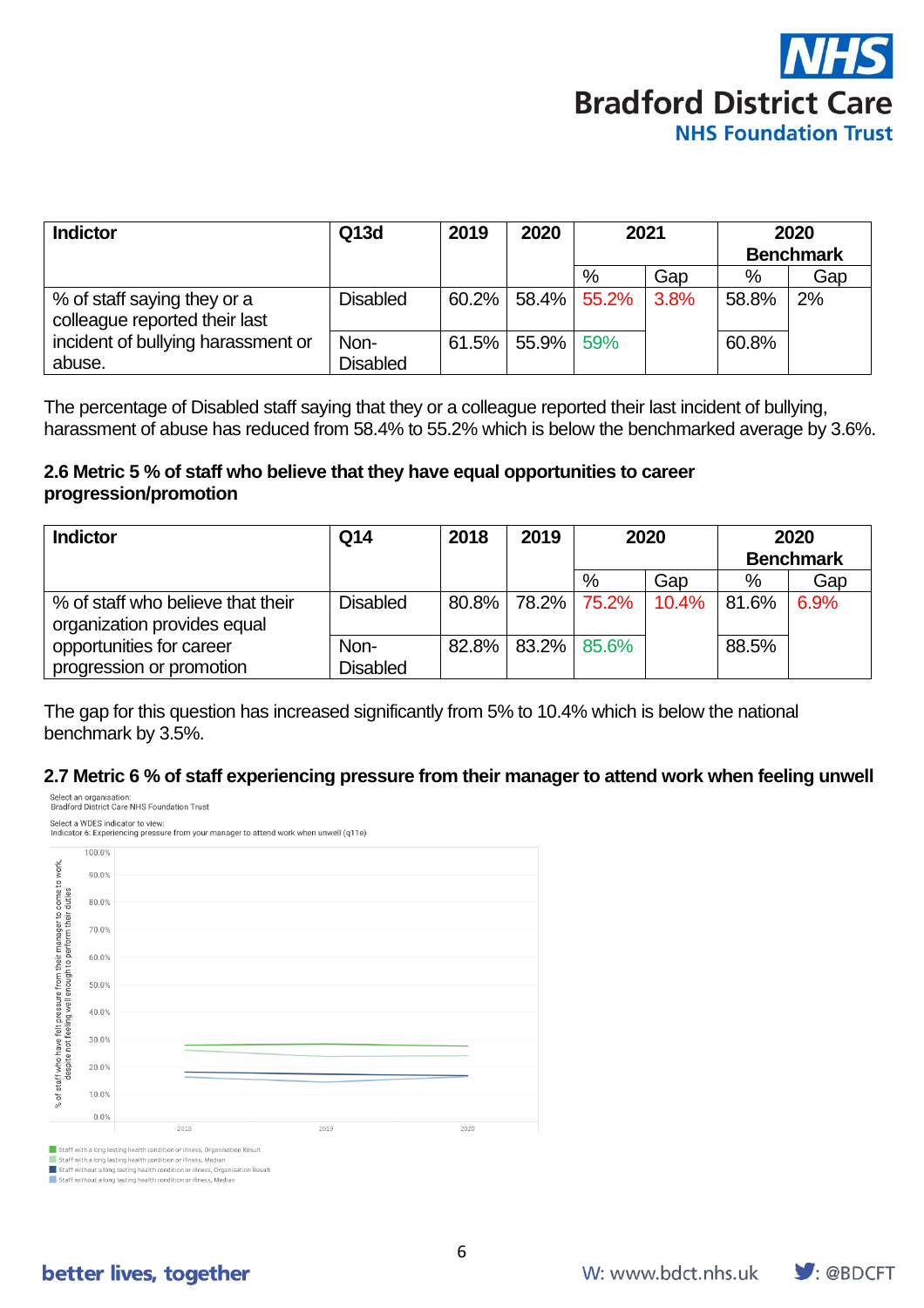

| <b>Indictor</b>                   | Q11e            | 2018 | 2019          | 2020        |       |       | 2020<br><b>Benchmark</b> |
|-----------------------------------|-----------------|------|---------------|-------------|-------|-------|--------------------------|
|                                   |                 |      |               | %           | Gap   | %     | Gap                      |
| % of staff who have felt pressure | Disabled        | 28%  |               | 28.4% 27.6% |       | 24.1% |                          |
| from their manager to come to     |                 |      |               |             | 10.7% |       | 7.5%                     |
| work despite not feeling well     | Non-            |      | 18.2%   17.4% | 16.9%       |       | 16.6% |                          |
| enough to perform their duties.   | <b>Disabled</b> |      |               |             |       |       |                          |

27.6% of Disabled respondents reported experiencing pressure to attend work when feeling unwell and 16.9% of non-disabled respondents did. This is a difference of 10.7%. This is a small reduction in the figures reported last year when the gap was 11%.

#### **2.8 Metric 7 4 % of staff satisfaction with extent work is valued by the organisation**



Generally, staff felt their work was more valued in 2020 than in 2019. 44.6% of Disabled staff and 55.6% of non-Disabled staff reported that they were satisfied with the extent to which the organisation valued their work. This is a difference of 11%. The gap has increased since the 2019 results when it was 8.8%.

**Indictor Q11e 2018 2019 2020 2020 Benchmark** % Gap % Gap % of staff satisfied with the extent to which their organisation values their work. Disabled  $|33.2\%|39.8\%|44.6\%$ 11% 44.6% 10.6% Non-Disabled  $47.9\%$  |  $48.6\%$  |  $55.6\%$  |  $\qquad$  | 55.2%

## **2.9 Metric 8: % of Disabled Staff saying adequate adjustments made for staff with a long term condition or illness**

84% of the Disabled staff responding to the survey felt that their employer had made reasonable adjustments that enabled them to carry out their work. The benchmark is 81.4%.

## better lives, together

Staff without a long lasting health condition or illness, Median